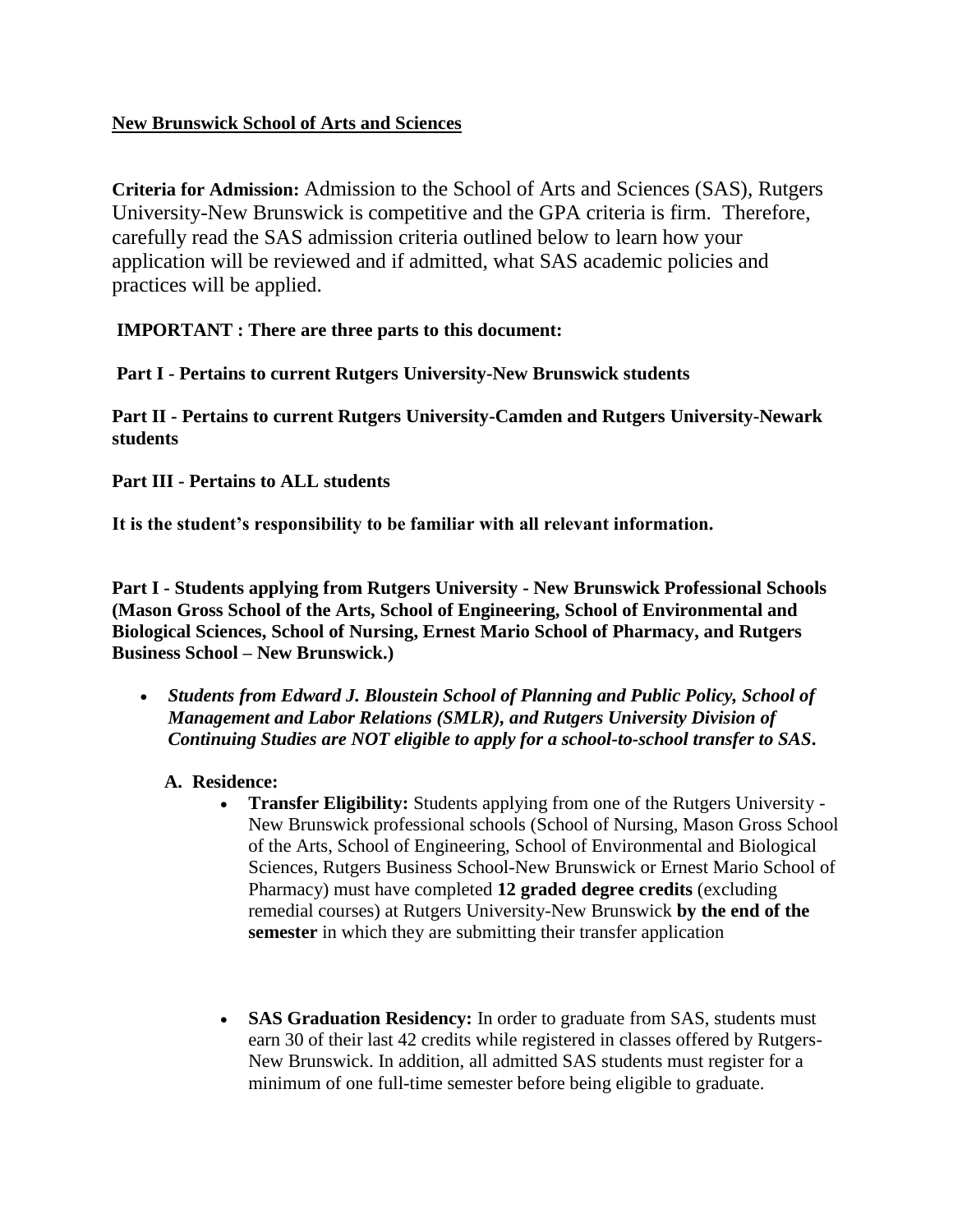- **Second-Degree Candidates:** School-to-school transfer is not open to seconddegree candidates. For more information: <https://sasundergrad.rutgers.edu/advising/current-students/second-degree>
	- **Disciplinary Status:** Students must indicate on their application if they are currently under review for a disciplinary action, judicial sanction, or a violation of the academic integrity policy at their present school. Students do not need to indicate actions taken solely for poor grades.

#### **B. Grade-Point Average:**

• **Minimum Cumulative GPA:** Students applying from one of the professional schools (School of Nursing, School of Environmental and Biological Sciences, Mason Gross School of the Arts, School of Engineering, Ernest Mario School of Pharmacy, or Rutgers Business School – New Brunswick) must have a cumulative grade-point average of at least **2.000** at Rutgers University-New Brunswick by the **end** of the semester in which they are applying.**\***

**\*Please note: The GPA used for admission may vary from the GPA shown on your transcript due to application of SAS credit and grading policies. See below.**

**Transcript Review:** All previously earned credits will be reviewed in compliance with the School of Arts and Sciences academic policies. Students should be aware that the School of Arts and Sciences may decline credits that were previously approved by their present school and/or adjust pass/no credit and repeated course grades in accordance with SAS policy. Below are some common examples of transcript adjustments:

•Example #1: SAS does not award credit for college-level algebra courses; therefore, credit for algebra courses will be removed for all students transferring into SAS.

•Example #2: SAS does not award credit for elementary foreign languages if the student has studied the same language in high school for two years; therefore, credit for elementary languages may be removed.

•Example #3. SAS does not consider any composition course taken while in high school to be equivalent to Expository Writing. You will receive elective credit only for such a course.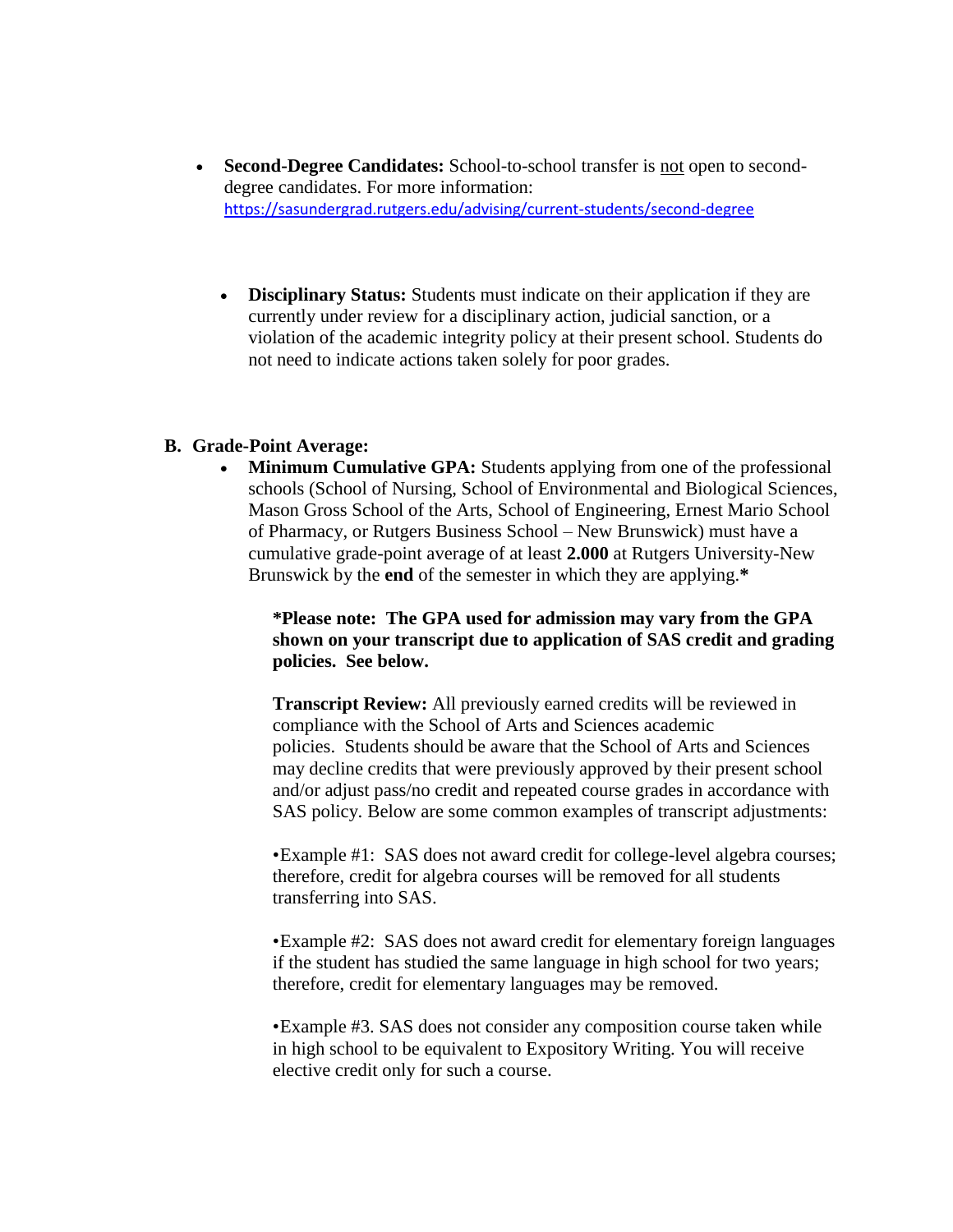**Missing Grades:** Grades of NG, TF, TZ, or INC will be calculated into the cumulative GPA as "F" for the purposes of determining admission. Students are expected to have completed all coursework and be issued final grades by the end of the semester in which they apply.

# **C. Coursework:**

 **Writing:** All students must have completed Expository Writing (01:355:101) or an acceptable equivalent course with a grade of "C" or better by the end of the semester in which they are applying.

> Please note: Our transfer policies are such that we may not give the equivalent of Expository Writing, even if your current school did. For example, we do NOT accept transferred composition courses taken in high school or after matriculation at a Rutgers school. Exceptions to this policy may be possible-write to schooltoschool@sas.rutgers.edu

 **Foreign Language:** All students must have completed at least two years of one foreign language in high school (or one year in college).

Students may not earn or transfer credit for elementary level courses if they studied the same foreign language for two or more years in high school. Admitted students will have their credit totals adjusted appropriately.

 **Major and Minor declaration:** All students must identify their intended major (and minor if applicable) offered through the School of Arts and Sciences.

**Proceed to Part III for information pertaining to all school-to-school transfer applicants.**

# **Part II - Students applying from Rutgers University-Camden or Rutgers University-Newark schools**

**A. Residence:**

**Transfer Eligibility:** Students applying from Rutgers University-Newark and Rutgers University-Camden (Newark College of Arts and Sciences, Camden College of Arts and Sciences, University College - Newark and University College-Camden ) **must have completed at least two semesters, including the current semester** (minimum of 12 graded degree credits, excluding remedial courses) as students in their present school or college at Rutgers.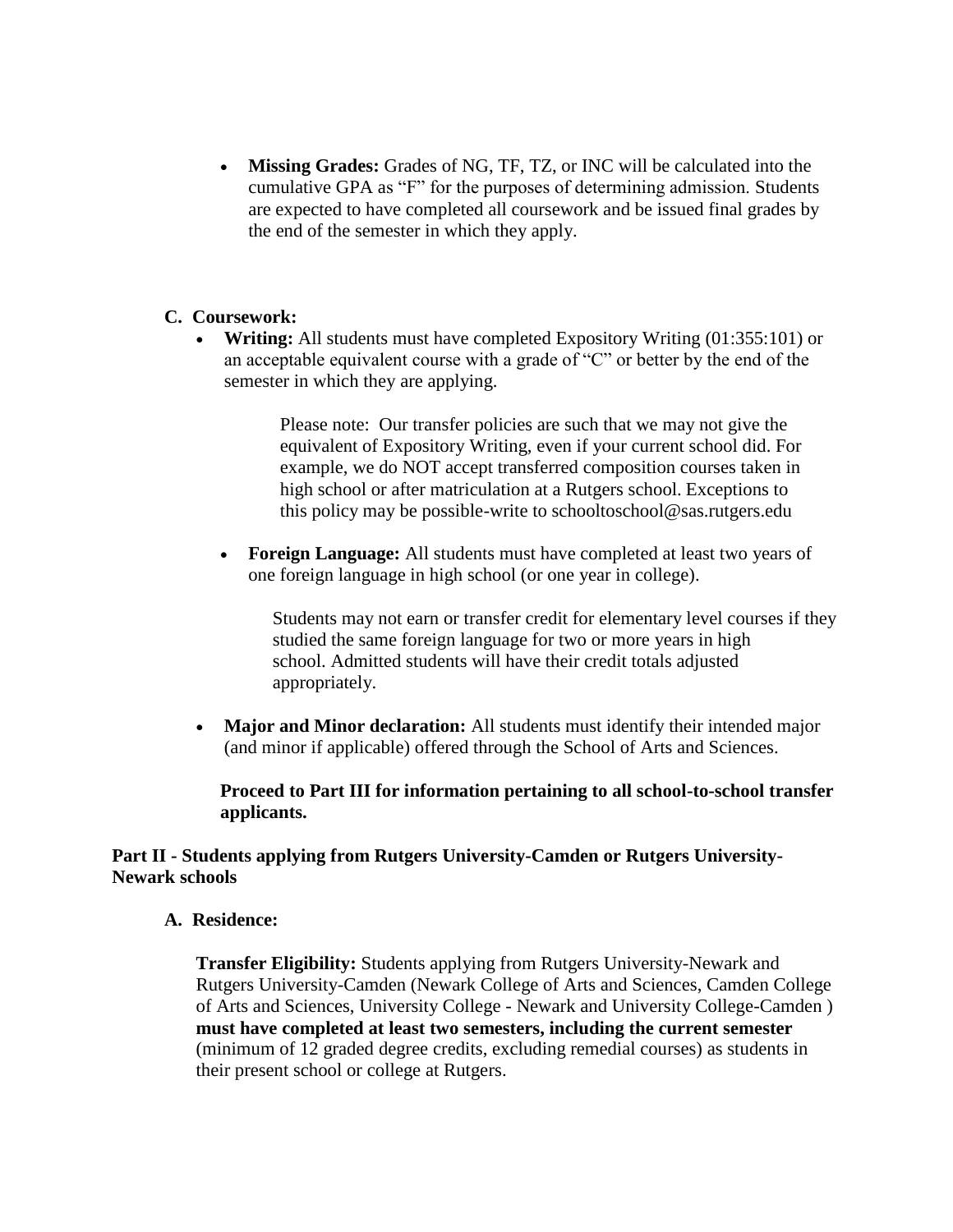• **SAS Graduation Residency:** In order to graduate from SAS, students must earn 30 of their last 42 credits while registered in classes offered by Rutgers University-New Brunswick. In addition, all admitted SAS students must register for a minimum of one full-time semester before being eligible to graduate. [\(SAS Residency Policy\)](http://sasundergrad.rutgers.edu/current-students/seniors/policies-procedures-and-information-for-seniors#residency)

Rutgers University-Camden or Rutgers University-Newark students who transfer to the School of Arts and Sciences with greater than 90 credits will be required to complete extra credits for graduation, possibly resulting in additional time and tuition payments, in order to fulfill the 30-credit residency requirement. For this reason, transfer is not recommended for students who will have completed 90 or more credits in their present school by the end of the current semester. Students in this situation seeking transfer must consult with a transfer adviser in the School of Arts and Sciences prior to submitting a school-to-school transfer application. **Second-Degree Candidates:** School-toschool transfer is not open to second-degree candidates. For more information: [https://sasundergrad.rutgers.edu/advising/current-students/second](https://sasundergrad.rutgers.edu/advising/current-students/second-degree)[degree](https://sasundergrad.rutgers.edu/advising/current-students/second-degree)

**Disciplinary Status:** Students must indicate on their application if they are currently under review for a disciplinary action, judicial sanction, or a violation of the academic integrity policy at their present school. Students do not need to indicate actions taken solely for poor grades.

#### **B. Grade-Point Average:**

**Minimum Cumulative GPA:** Students applying from Rutgers University-Newark and Rutgers University-Camden (Camden College of Arts and Sciences, Newark College of Arts and Sciences, University College-Newark or University College-Camden) must have a cumulative grade-point average of **3.000** at Rutgers by the **end** of the semester in which they are applying.**\***

**Please note: The GPA used for admission may vary from the GPA shown on your transcript due to application of SAS credit and grading policies. See below.**

**Transcript Review:** All previously earned credits will be reviewed in compliance with the School of Arts and Sciences academic policies. Students should be aware that the School of Arts and Sciences may decline credits that were previously approved by their present school and/or adjust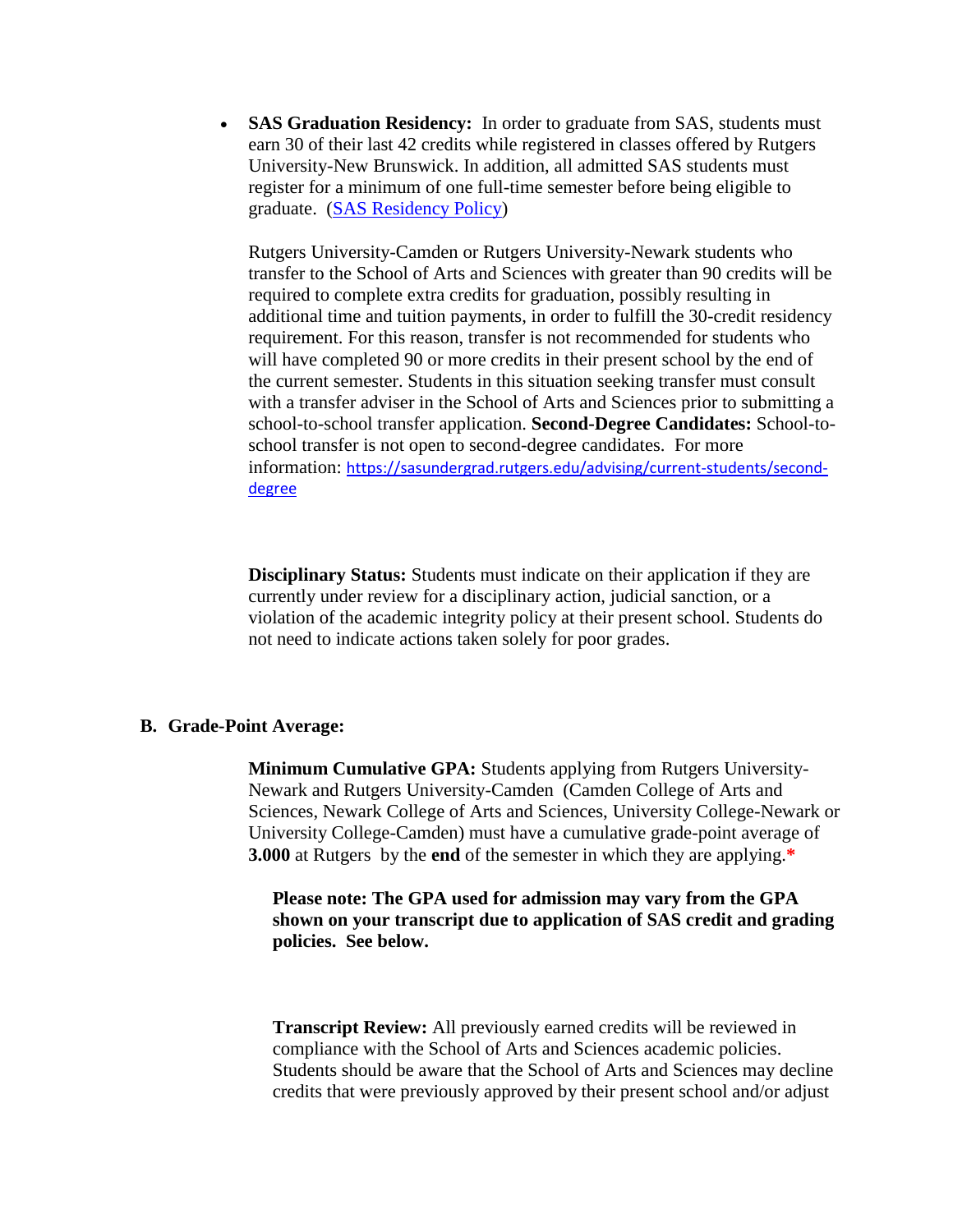pass/no credit and repeated course grades in accordance with SAS policy. Below are some common examples of transcript adjustments:

•Example #1: SAS does not award credit for college-level algebra courses; therefore, credit for algebra courses will be removed for all students transferring into SAS.

•Example #2: SAS does not award credit for elementary foreign languages if the student has studied the same language in high school for two years; therefore, credit for elementary languages may be removed.

•Example #3. SAS does not consider any composition course taken while in high school to be equivalent to Expository Writing. You will receive elective credit only for such a course.

**Missing Grades:** Grades of NG, TF, TZ, or INC will be calculated into the cumulative GPA as "F" for the purposes of determining admission. Students are expected to have completed all coursework and be issued final grades by the end of the semester in which they apply.

# **C. Coursework:**

 **Writing:** Students applying from Rutgers University-Camden must have completed English Composition I and II (50:350:101 and 50:350:102, or 50:989:101 and 50:989:102) or acceptable equivalent courses with grades of "C" or better by the end of the semester in which they are applying.

Students applying from Rutgers University-Newark must have completed English Composition I and II (21:355:101 and 21:355:102) or Expository Writing I and II (21:350:101 and 21:350:102) or acceptable equivalent courses with grades of "C" or better by the end of the semester in which they are applying.

Please note: Our transfer policies are such that we may not give the equivalent of Expository Writing, even if your current school did. For example, we do NOT accept transferred composition courses taken in high school or after matriculation at a Rutgers school. Exceptions to this policy may be possible-write to [schooltoschool@sas.rutgers.edu](mailto:schooltoschool@sas.rutgers.edu)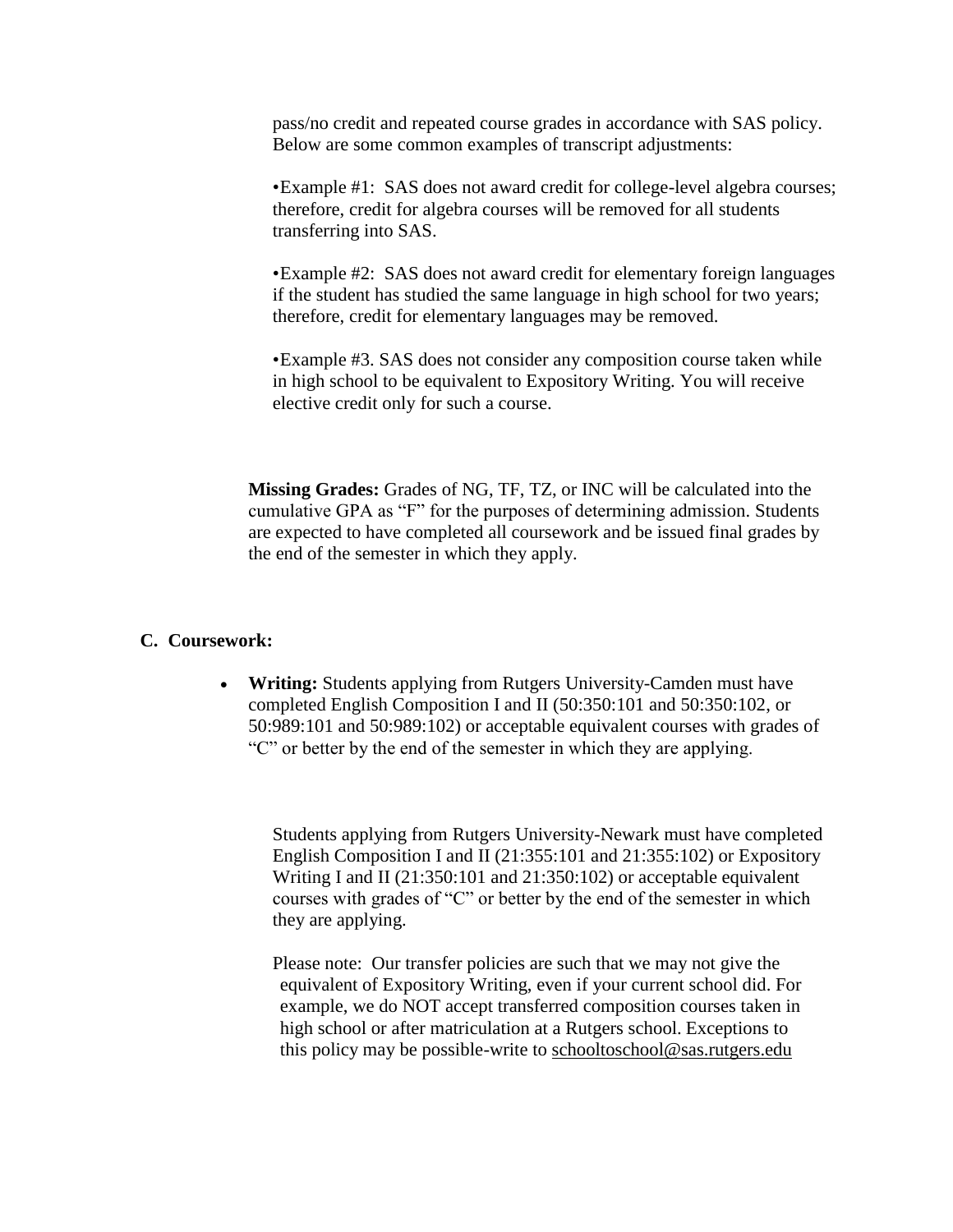**Foreign Language:** All students must have completed at least two years of one foreign language in high school (or one year in college).

Students may not transfer or earn credit for elementary level courses if they studied the same foreign language for two or more years in high school. Admitted students will have their credit totals adjusted appropriately.

**Major and Minor declaration:** All students must identify their intended major (and minor if applicable) offered through the School of Arts and Sciences.

**Proceed to Part III for information pertaining to all school-to-school transfer applicants.**

#### **Part III - General Information for all Applicants**

- **D. Admission Conditions:**
	- **SAS Academic Policy:** Admitted students are subject to all academic policies of the School of Arts and Sciences [\(SAS Academic Policies\)](https://sasundergrad.rutgers.edu/degree-requirements/policies).

All coursework is evaluated in accordance with SAS policy. Students may lose Rutgers credit and/or transfer credit for courses including, but not limited to: elementary languages previously studied for two or more years in high school, college algebra etc. Repeated courses are also reviewed in accordance with SAS policy as students may not earn duplicate credit for the same course.

- Once admitted to the School of Arts and Sciences, all students must remain in compliance with the policies of the School of Arts and Sciences.
- **Conditional Admission:** Additional conditions may be noted in the notification message sent to admitted students. Students are responsible for any compliance conditions specified.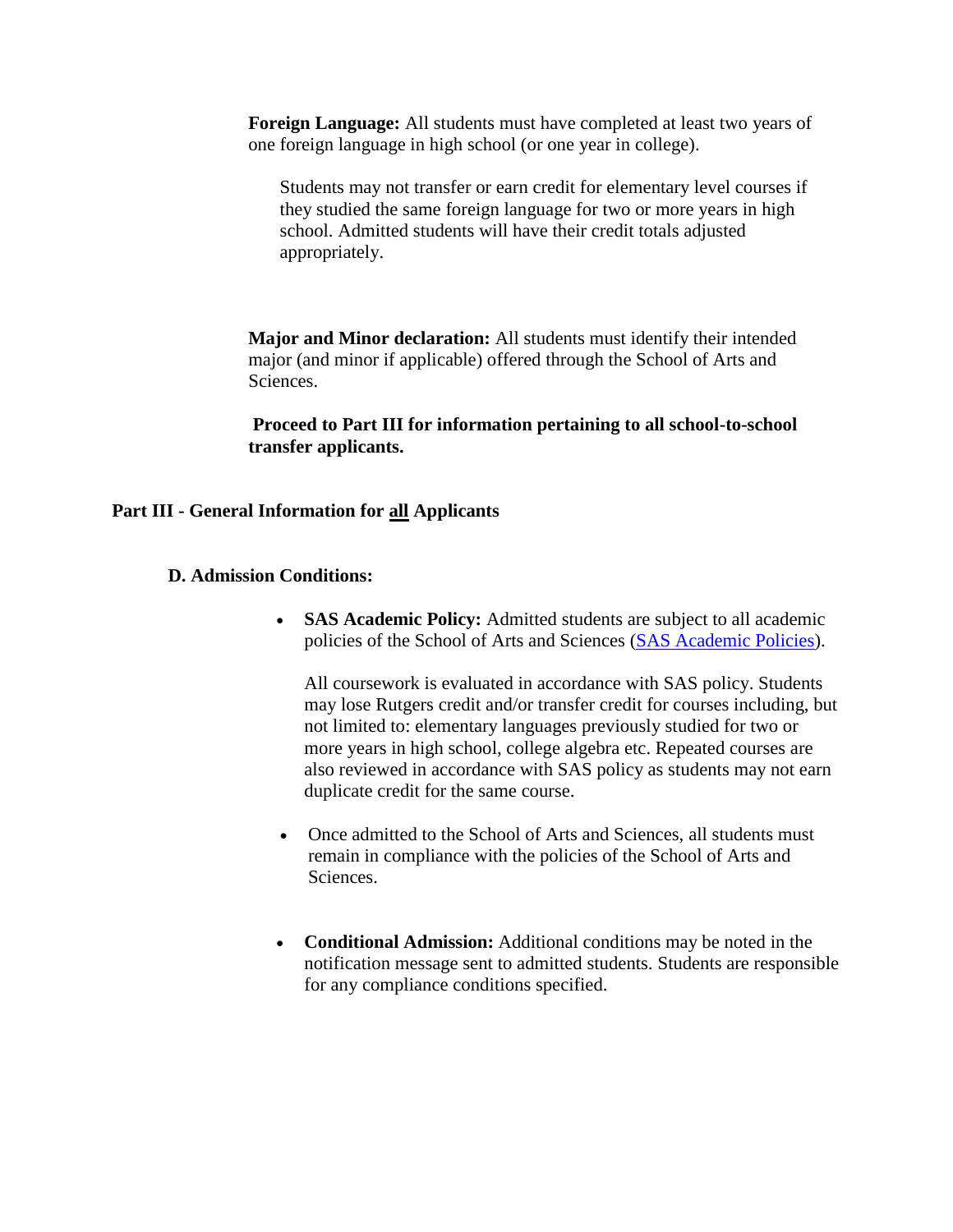- **STUDENTS DISMISSED FROM THEIR PREVIOUS SCHOOL:** Students dismissed from their previous school will be evaluated on a case by case basis
- **USING SUMMER CLASSES TO IMPROVE YOUR GPA:** If you have taken time off from another school at Rutgers, you may apply to the School of Arts and Science via the ["reenrollment](http://sasundergrad.rutgers.edu/admissions/admissions/reenrollment/reenrollment-details)  [process"](http://sasundergrad.rutgers.edu/admissions/admissions/reenrollment/reenrollment-details)). However, if you do not meet admission criteria at the end of a Spring or Fall term, you may not use any Summer courses to meet our admission requirements for reenrollment. The only way to improve your record in this case is to return to your previous school, if that school will allow it.

# **E. Graduation Requirements:**

All students should review the [SAS Graduation Requirements](https://sasundergrad.rutgers.edu/degree-requirements/requirements) **prior to submitting an application.**

SAS Graduation Residency: In order to graduate from SAS, students must earn 30 of their last 42 credits while registered in classes offered by Rutgers-New Brunswick. In addition, all admitted SAS students must register for a *minimum of one full-time semester* before being eligible to graduate.

#### **F. Application Deadline/Procedures and Notification Schedule:**

1. Students interested in applying for a school-to-school transfer to the School of Arts and Sciences are encouraged to apply early in the application cycle.

The application cycle for fall 2020 will open on February 1, 2020 and the last day to apply is June 1, 2020. This deadline is very firm.

2. Students are limited to one school choice and to one application submission in each semester.

3. Applicants will receive notification of the school's admission decision via email on or before June 30, 2020.

#### **G. Advising/Registration Information:**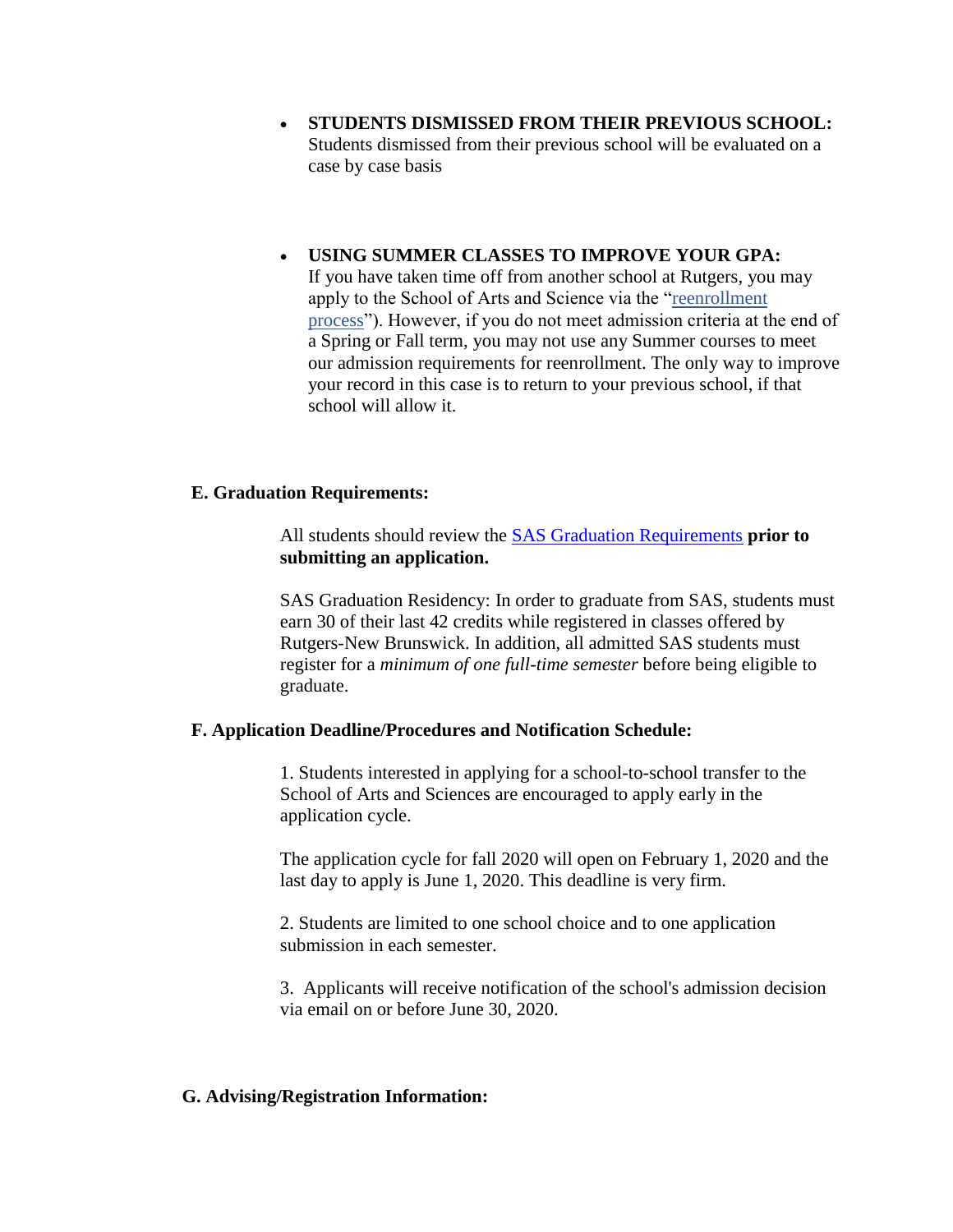Applicants are encouraged to visit the SAS Office of Academic Services website at: <http://sasundergrad.rutgers.edu/> for details about advising/registration.

If a student is admitted to SAS and has not completed a transferable math course, the student will be required to take a Rutgers University - New Brunswick math placement exam before registering for a Rutgers University - New Brunswick math course.

# **H. Housing:**

Housing accommodations are assigned to school-to-school transfer students on a space-available basis and are NOT guaranteed. Students interested in on-campus housing opportunities should contact Housing (housing.rutgers.edu) to inquire about available space.

# **I. Enrollment:**

By submitting an application, an admitted student declares his/her intention to enroll at the School of Arts and Sciences. The School of Arts and Sciences will assume that an application represents a serious decision made by the applicant after thorough consideration of the School's requirements and policies. When you are notified of admission, you must follow the link in the email to accept or decline admission. If the student does not indicate their decision, the School of Arts and Sciences reserves the right to switch the student to SAS or to deny the application.

# **J. Withdrawal of Application:**

Prior to a decision, an applicant may withdraw his/her application by visiting the status screen and selecting the "withdraw" option.

# **K. Withdrawal After Admission:**

If an admitted student chooses not to enroll in the School of Arts and Sciences, he/she must select the **"Decline Transfer"** button displayed in their admission email within the timeframe indicated so that the school of registration may be modified accordingly. Without this notice, the student's school of registration will remain as the School of Arts and Sciences (school code 01).

# **L Student Accounting/Financial Aid:**

Students should contact [Student Accounting Services](http://studentabc.rutgers.edu/) to determine if there are any changes in their term bill related to transferring